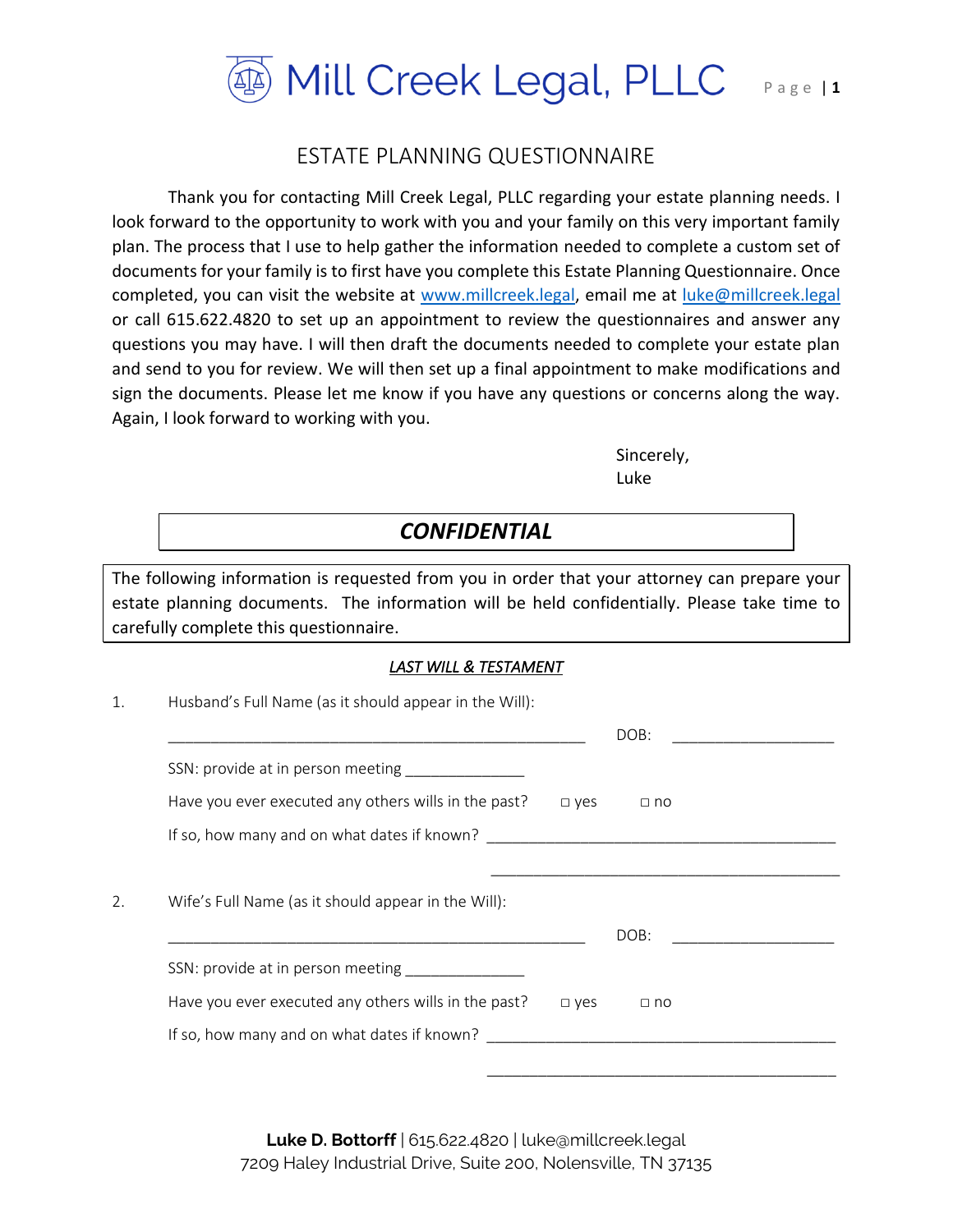

Previous spouse' name, Husband or Wife's previous spouse: disposition of marriage (Death, divorce, annulment)

| Name |                                                                 | Husband/Wife |                                                                                                                        | Disposition       | Children? If yes, names |
|------|-----------------------------------------------------------------|--------------|------------------------------------------------------------------------------------------------------------------------|-------------------|-------------------------|
|      |                                                                 |              |                                                                                                                        |                   |                         |
|      | Residence Information                                           |              |                                                                                                                        |                   |                         |
|      | Address:                                                        |              |                                                                                                                        |                   |                         |
|      | County of:                                                      |              | <u> 1990 - Johann John Stone, mars et al. (</u>                                                                        |                   |                         |
|      | Home Phone:                                                     |              | <u> 1989 - Johann Barbara, martxa alemani</u>                                                                          |                   |                         |
|      | Husband Cell Phone:                                             |              | <u> 1989 - Johann Harry Harry Harry Harry Harry Harry Harry Harry Harry Harry Harry Harry Harry Harry Harry Harry</u>  |                   |                         |
|      | Wife Cell Phone:                                                |              |                                                                                                                        |                   |                         |
|      | <b>Husband Email Address:</b>                                   |              |                                                                                                                        |                   |                         |
|      | Wife Email Address:                                             |              |                                                                                                                        |                   |                         |
|      | Employment Information (if applicable)                          |              |                                                                                                                        |                   |                         |
|      | Husband Employer:                                               |              | <u> 1990 - Johann John Harry Harry Harry Harry Harry Harry Harry Harry Harry Harry Harry Harry Harry Harry Harry H</u> |                   |                         |
|      | Wife Employer:                                                  |              |                                                                                                                        |                   |                         |
|      | Children (Names as they should appear in the Will): $\Box$ NONE |              |                                                                                                                        |                   |                         |
|      | <b>NAME</b>                                                     |              |                                                                                                                        | Husband/Wife/Both | Date of Birth           |
|      |                                                                 |              |                                                                                                                        |                   | DOB:                    |
|      |                                                                 |              |                                                                                                                        |                   | DOB:                    |
|      |                                                                 |              |                                                                                                                        |                   | DOB:                    |
|      |                                                                 |              |                                                                                                                        |                   |                         |
|      | List on additional page if more                                 |              |                                                                                                                        |                   |                         |
|      | Number of grandchildren: ________                               |              | Range of Ages: ________________                                                                                        |                   |                         |
|      |                                                                 | YES          | <b>NO</b>                                                                                                              |                   |                         |
|      | Any deceased children?                                          | $\Box$       | $\Box$                                                                                                                 |                   |                         |
|      |                                                                 |              |                                                                                                                        |                   |                         |
|      | If yes, survived by grandchildren?                              |              | $\Box$                                                                                                                 | $\Box$            |                         |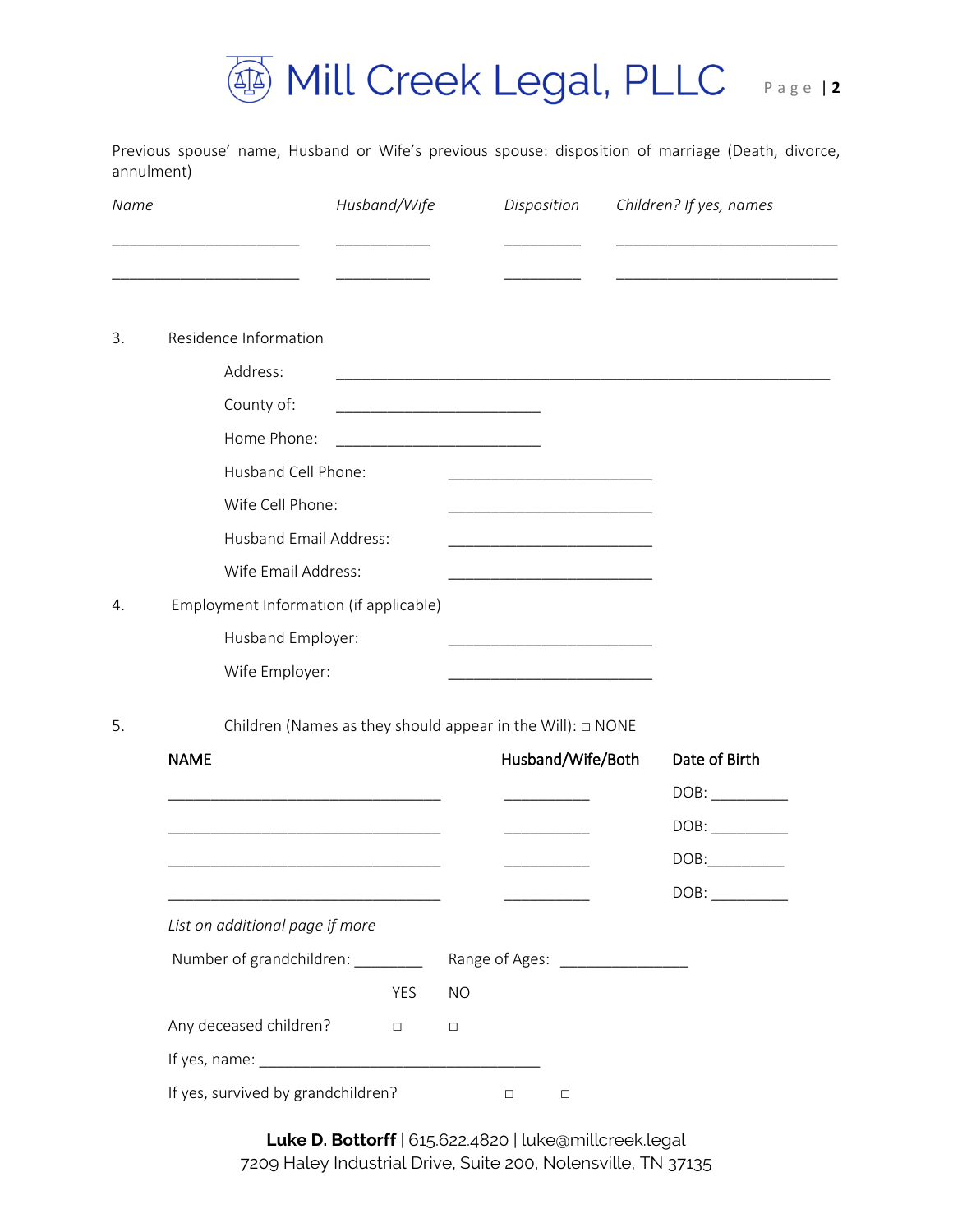

\_\_\_\_\_\_\_\_\_\_\_\_\_\_\_\_\_\_\_\_\_\_\_\_\_\_\_\_\_\_\_

|                                                                                                             | <b>YES</b> | <b>NO</b> |
|-------------------------------------------------------------------------------------------------------------|------------|-----------|
| Do any of your beneficiaries have a learning<br>disability, special educational, medical or physical needs? |            |           |
| Do you have any relatives (other than children) who<br>depend on you for all or part of their support?      |            |           |
| Do you think any of your beneficiaries have problems<br>with spouses, drugs, alcohol or handling money?     |            |           |
| Do you wish to not leave any money to any of your children,<br>grandchildren or any other close relative?   |            |           |
| If a named beneficiary dies before you,<br>do you want the assets to go to that beneficiary's children?     |            |           |
| Do you want assets passing to your beneficiaries<br>to be held in trust until a specific age or ages?       |            |           |
| Do you expect to inherit substantial assets $(5100,000+)$ ?                                                 |            |           |
| Have you ever executed a trust (either revocable or<br>irrevocable)?                                        |            |           |
| Have you ever filed a Federal Gift Tax Return?                                                              |            |           |
| Do you have an existing General Power of Attorney?                                                          |            |           |
| Do you currently hold any assets in Joint Tenancy<br>with another person other than your spouse?            |            |           |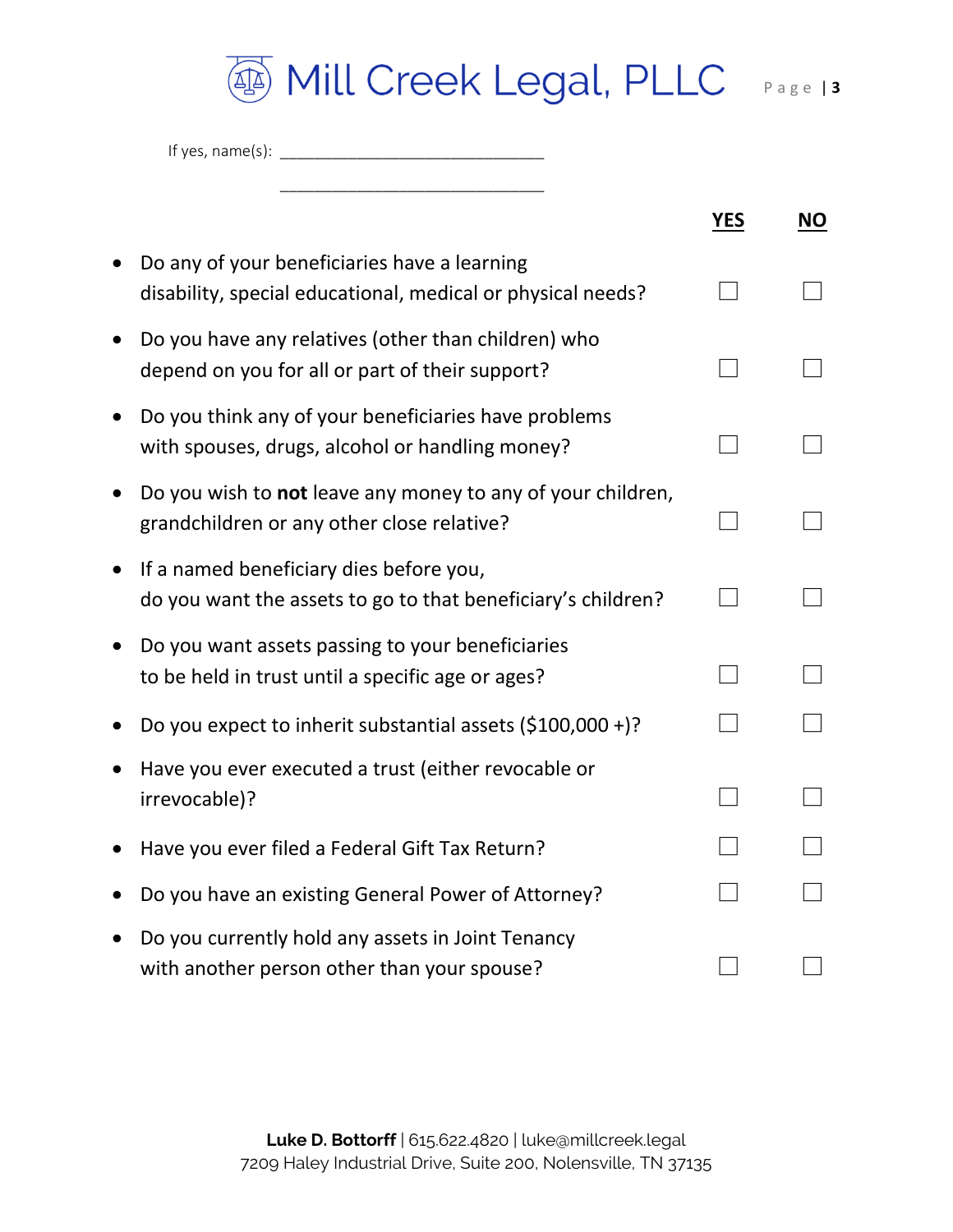

6. Burial Instructions (Please fill out the items below if you have already made the decisions. They are not something required in the Will, but can be added into a document titled Final Dispositions for people that want to specify)

| Cremation or Burial:  |  |
|-----------------------|--|
| Church and Preacher:  |  |
| Funeral Home Address: |  |
| Plot Area/Number:     |  |

## *I. BEQUESTS AND BENEFICIARIES*

SPECIAL BEQUESTS If you would like to give specific items of your personal property, you can include your requests in the will. These items can include valuable items such as jewelry or could be family photographs and other sentimental items.

7. Do you have any specific bequests? Please list them below with specific details so there is no question as to what property you are referring to. Include items on additional piece of paper if necessary.

Husband's Bequests:

| Name             | Relationship to you | Item(s) |  |
|------------------|---------------------|---------|--|
|                  |                     |         |  |
|                  |                     |         |  |
|                  |                     |         |  |
|                  |                     |         |  |
|                  |                     |         |  |
| Wife's Bequests: |                     |         |  |
| Name             | Relationship to you | Item(s) |  |
|                  |                     |         |  |
|                  |                     |         |  |
|                  |                     |         |  |
|                  |                     |         |  |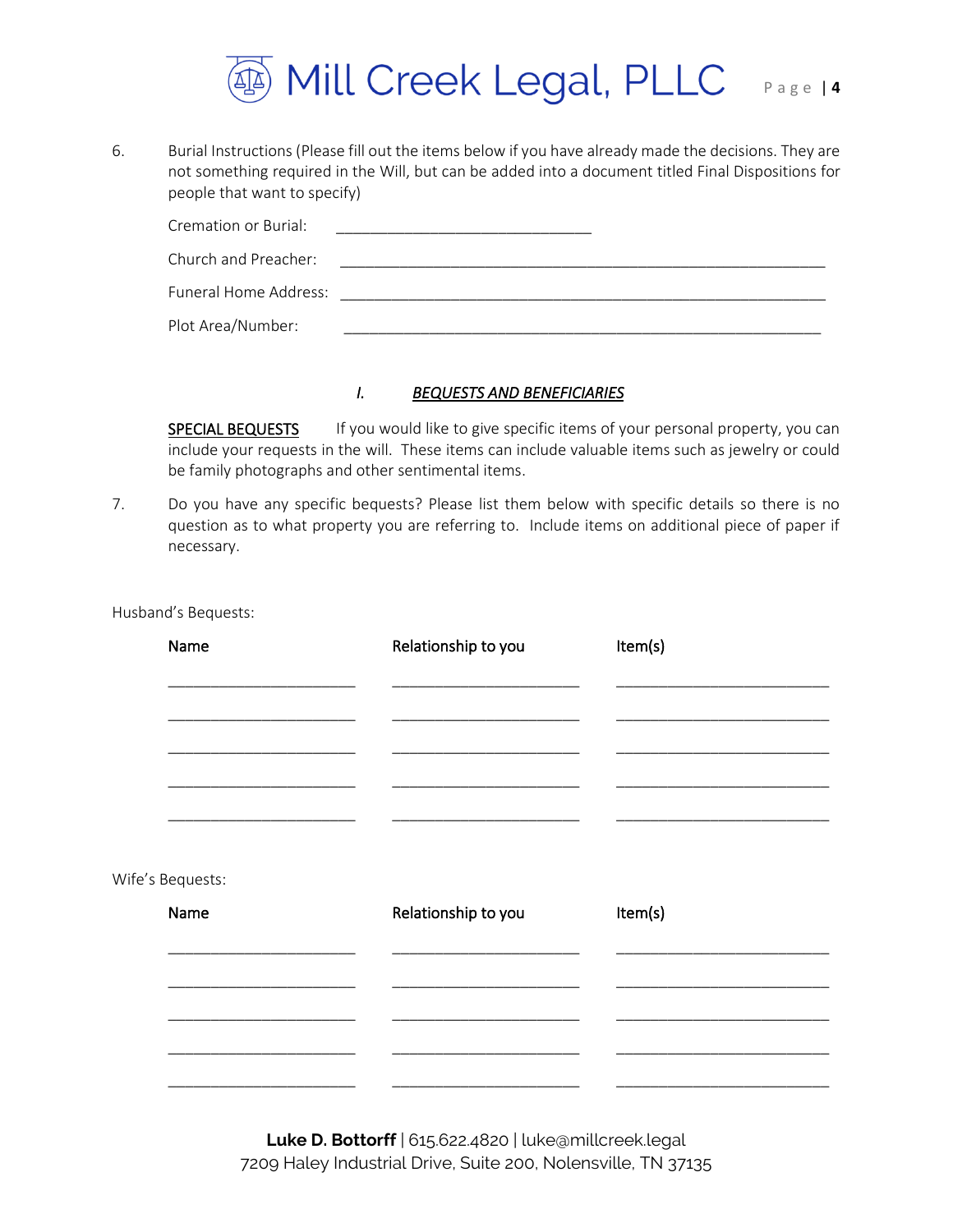

8. Do you want your spouse to receive the remainder of your estate?  $\Box$  Yes  $\Box$  No

If your Spouse predeceases you, or you answered no, who would you like to receive the remainder of your estate?

Husband's Wishes:

Name **Name** Percentage of Estate \_\_\_\_\_\_\_\_\_\_\_\_\_\_\_\_\_\_\_\_\_\_\_\_\_\_\_ \_\_\_\_\_\_\_\_\_\_\_\_\_\_\_\_\_\_\_\_\_ \_\_\_\_\_\_\_\_\_\_\_\_\_\_\_\_\_\_\_\_\_\_\_\_\_\_\_ \_\_\_\_\_\_\_\_\_\_\_\_\_\_\_\_\_\_\_\_\_ \_\_\_\_\_\_\_\_\_\_\_\_\_\_\_\_\_\_\_\_\_\_\_\_\_\_\_ \_\_\_\_\_\_\_\_\_\_\_\_\_\_\_\_\_\_\_\_\_ \_\_\_\_\_\_\_\_\_\_\_\_\_\_\_\_\_\_\_\_\_\_\_\_\_\_\_ \_\_\_\_\_\_\_\_\_\_\_\_\_\_\_\_\_\_\_\_\_ Wife's Wishes: Name **Name** Percentage of Estate \_\_\_\_\_\_\_\_\_\_\_\_\_\_\_\_\_\_\_\_\_\_\_\_\_\_\_ \_\_\_\_\_\_\_\_\_\_\_\_\_\_\_\_\_\_\_\_\_ \_\_\_\_\_\_\_\_\_\_\_\_\_\_\_\_\_\_\_\_\_\_\_\_\_\_\_ \_\_\_\_\_\_\_\_\_\_\_\_\_\_\_\_\_\_\_\_\_ \_\_\_\_\_\_\_\_\_\_\_\_\_\_\_\_\_\_\_\_\_\_\_\_\_\_\_ \_\_\_\_\_\_\_\_\_\_\_\_\_\_\_\_\_\_\_\_\_ \_\_\_\_\_\_\_\_\_\_\_\_\_\_\_\_\_\_\_\_\_\_\_\_\_\_\_ \_\_\_\_\_\_\_\_\_\_\_\_\_\_\_\_\_\_\_\_\_

\_\_\_\_\_\_\_\_\_\_\_\_\_\_\_\_\_\_\_\_\_\_\_\_\_\_\_\_\_\_\_\_\_\_\_\_\_\_\_\_\_\_\_\_\_\_\_\_\_\_\_\_\_\_\_\_\_\_\_

\_\_\_\_\_\_\_\_\_\_\_\_\_\_\_\_\_\_\_\_\_\_\_\_\_\_\_\_\_\_\_\_\_\_\_\_\_\_\_\_\_\_\_\_\_\_\_\_\_\_\_\_\_\_\_\_\_\_\_

\_\_\_\_\_\_\_\_\_\_\_\_\_\_\_\_\_\_\_\_\_\_\_\_\_\_\_\_\_\_\_\_\_\_\_\_\_\_\_\_\_\_\_\_\_\_\_\_\_\_\_\_\_\_\_\_\_\_\_

\_\_\_\_\_\_\_\_\_\_\_\_\_\_\_\_\_\_\_\_\_\_\_\_\_\_\_\_\_\_\_\_\_\_\_\_\_\_\_\_\_\_\_\_\_\_\_\_\_\_\_\_\_\_\_\_\_\_\_

\_\_\_\_\_\_\_\_\_\_\_\_\_\_\_\_\_\_\_\_\_\_\_\_\_\_\_\_\_\_\_\_\_\_\_\_\_\_\_\_\_\_\_\_\_\_\_\_\_\_\_\_\_\_\_\_\_\_\_

\_\_\_\_\_\_\_\_\_\_\_\_\_\_\_\_\_\_\_\_\_\_\_\_\_\_\_\_\_\_\_\_\_\_\_\_\_\_\_\_\_\_\_\_\_\_\_\_\_\_\_\_\_\_\_\_\_\_\_

\_\_\_\_\_\_\_\_\_\_\_\_\_\_\_\_\_\_\_\_\_\_\_\_\_\_\_\_\_\_\_\_\_\_\_\_\_\_\_\_\_\_\_\_\_\_\_\_\_\_\_\_\_\_\_\_\_\_\_

\_\_\_\_\_\_\_\_\_\_\_\_\_\_\_\_\_\_\_\_\_\_\_\_\_\_\_\_\_\_\_\_\_\_\_\_\_\_\_\_\_\_\_\_\_\_\_\_\_\_\_\_\_\_\_\_\_\_\_

9. State any specific concerns (not already mentioned) that you have regarding the distribution of your estate: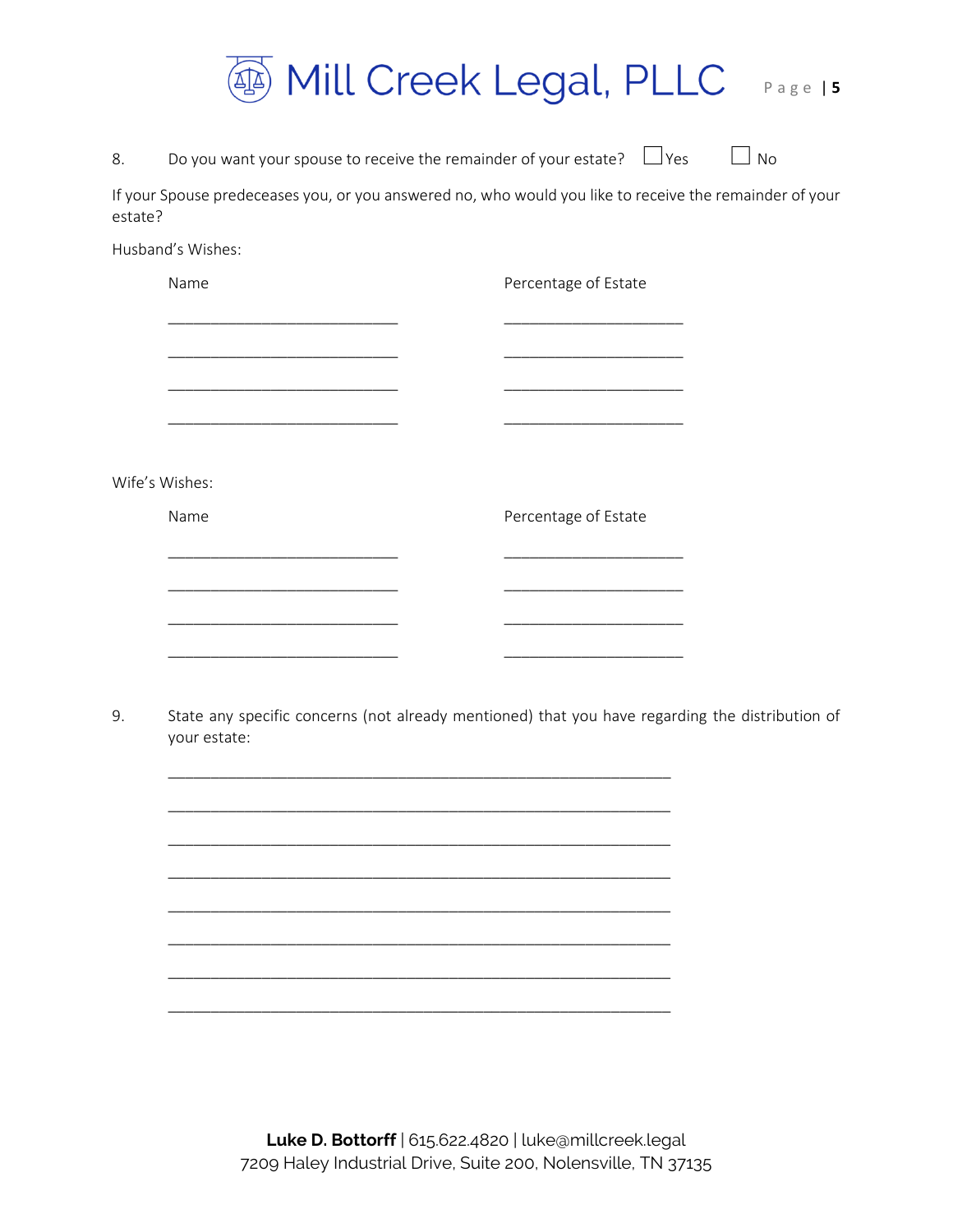

10. Who do you want to receive the rest of your personal property, e.g., furniture, paintings, household items, china, etc. that has not been specifically given away?

\_\_\_\_\_\_\_\_\_\_\_\_\_\_\_\_\_\_\_\_\_\_\_\_\_\_\_\_\_\_\_\_\_\_\_\_\_\_\_\_\_\_\_\_\_\_\_\_\_\_\_\_\_\_\_\_\_\_\_\_\_\_\_\_\_\_\_\_\_\_\_\_\_\_\_\_

\_\_\_\_\_\_\_\_\_\_\_\_\_\_\_\_\_\_\_\_\_\_\_\_\_\_\_\_\_\_\_\_\_\_\_\_\_\_\_\_\_\_\_\_\_\_\_\_\_\_\_\_\_\_\_\_\_\_\_\_\_\_\_\_\_\_\_\_\_\_\_\_\_\_\_\_

\_\_\_\_\_\_\_\_\_\_\_\_\_\_\_\_\_\_\_\_\_\_\_\_\_\_\_\_\_\_\_\_\_\_\_\_\_\_\_\_\_\_\_\_\_\_\_\_\_\_\_\_\_\_\_\_\_\_\_\_\_\_\_\_\_\_\_\_\_\_\_\_\_\_\_\_

\_\_\_\_\_\_\_\_\_\_\_\_\_\_\_\_\_\_\_\_\_\_\_\_\_\_\_\_\_\_\_\_\_\_\_\_\_\_\_\_\_\_\_\_\_\_\_\_\_\_\_\_\_\_\_\_\_\_\_\_\_\_\_\_\_\_\_\_\_\_\_\_\_\_\_\_

### TRUSTS FOR MINOR BENEFICIARIES

Why do I want a trust? The most effective way to provide for anyone under the age of 18 (including children, grandchildren, nieces, nephews, etc.) receiving a portion of your estate is to create a trust that will be handled by a person selected by you. Many people would also prefer that these minor beneficiaries not receive a lump sum of money at age eighteen. You can determine the age at which you feel the minor beneficiaries can handle receiving money. The money in the trust can be used for any medical or educational expenses deemed appropriate by your selected trustee. In order to set up a trust we need to know the age you have determined to be the most suitable and who you believe would best control the trust.

11. If you desire to create a trust to keep any inheritance from your minor beneficiaries until they reach a responsible age, how old should they be before the trust is liquidated and given to them? (Many people choose age 22, 25 or 30 but you can choose any age you wish.)

\_\_\_\_\_\_\_\_\_\_ Years old

12. Who, in order of preference, would you like to serve as Trustee of any trusts established for your minor children? Please give their relationship to you.

\_\_\_\_\_\_\_\_\_\_\_\_\_\_\_\_\_\_\_\_\_\_\_\_\_\_\_\_\_\_\_\_\_\_\_\_\_\_\_\_\_\_\_\_\_\_\_\_\_\_\_\_\_\_\_\_\_\_\_\_\_\_\_\_\_\_\_\_\_\_\_\_\_\_\_

\_\_\_\_\_\_\_\_\_\_\_\_\_\_\_\_\_\_\_\_\_\_\_\_\_\_\_\_\_\_\_\_\_\_\_\_\_\_\_\_\_\_\_\_\_\_\_\_\_\_\_\_\_\_\_\_\_\_\_\_\_\_\_\_\_\_\_\_\_\_\_\_\_\_\_

\_\_\_\_\_\_\_\_\_\_\_\_\_\_\_\_\_\_\_\_\_\_\_\_\_\_\_\_\_\_\_\_\_\_\_\_\_\_\_\_\_\_\_\_\_\_\_\_\_\_\_\_\_\_\_\_\_\_\_\_\_\_\_\_\_\_\_\_\_\_\_\_\_\_\_

### EXECUTOR

Who should I pick as my executor? An executor is a person (18 years or older) who you will name in your will to supervise the distribution of your property and carry out desires expressed in your will. The person that you pick is also responsible for paying any funeral expenses, court costs, taxes, and debts that you may owe. These expenses are paid with money from your estate.

13. Who would you like to be Executor(s) of your estate? (Give name, address and relation, if any)

Husband's choice: \_\_\_\_\_\_\_\_\_\_\_\_\_\_\_\_\_\_\_\_\_\_\_\_\_\_\_\_\_\_\_\_\_\_\_\_\_\_\_\_\_\_\_\_\_\_\_\_\_\_\_\_\_\_\_\_\_\_\_\_\_\_

Wife's choice (if different): \_\_\_\_\_\_\_\_\_\_\_\_\_\_\_\_\_\_\_\_\_\_\_\_\_\_\_\_\_\_\_\_\_\_\_\_\_\_\_\_\_\_\_\_\_\_\_\_\_\_\_\_\_\_\_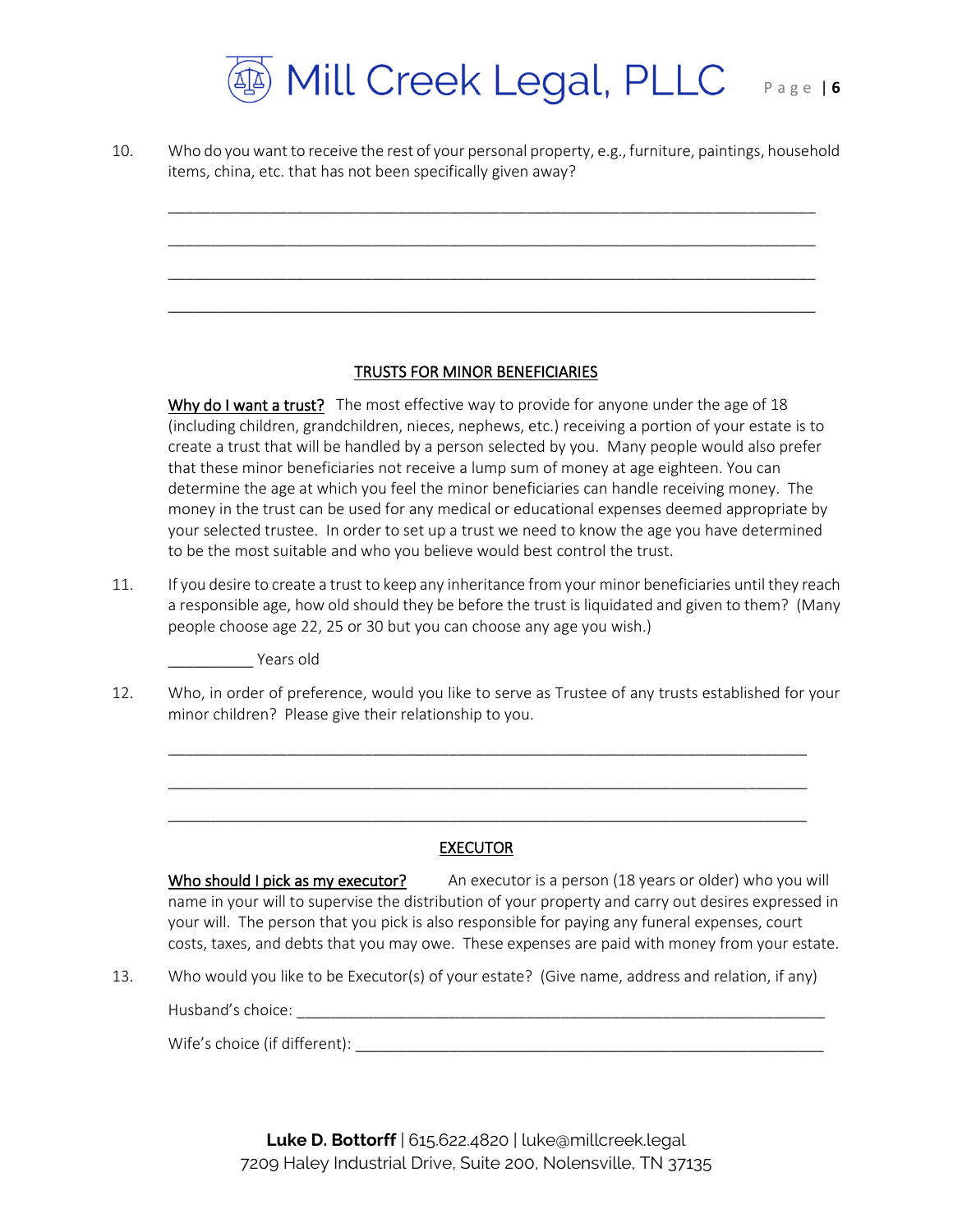

| If that person was unable to perform as Executor, who would like to replace him or her? (Give<br>name, address and relation) |  |
|------------------------------------------------------------------------------------------------------------------------------|--|
| Husband's 2 <sup>nd</sup> choice:                                                                                            |  |
| Husband's 3 <sup>rd</sup> choice:                                                                                            |  |
| Wife's 2 <sup>nd</sup> choice (if different):                                                                                |  |

Wife's 3rd choice (if different): \_\_\_\_\_\_\_\_\_\_\_\_\_\_\_\_\_\_\_\_\_\_\_\_\_\_\_\_\_\_\_\_\_\_\_\_\_\_\_\_\_\_\_\_\_\_\_\_\_\_\_\_\_\_

### **GUARDIAN**

What is a guardian? A legal guardian is the person who will act as parent for any of your children who are minors at the time of your death. Normally, if the children's natural or adoptive parent survives you, he or she will become the children's guardian. However, we recommend that you name a guardian and an alternate guardian in the event that your children's other natural or adoptive parent predeceases you.

14. Who would you like to appoint as guardian(s) of your minor children? (Give names, addresses and whether or not related to you by blood or marriage)

\_\_\_\_\_\_\_\_\_\_\_\_\_\_\_\_\_\_\_\_\_\_\_\_\_\_\_\_\_\_\_\_\_\_\_\_\_\_\_\_\_\_\_\_\_\_\_\_\_\_\_\_\_\_\_\_\_\_\_\_\_\_\_\_\_\_\_\_\_\_\_\_\_\_\_\_

|             | Who would you like to appoint as the person to receive your pets? Do you want to create a trust<br>or gift a certain amount of money on behalf of the pets? |        |
|-------------|-------------------------------------------------------------------------------------------------------------------------------------------------------------|--------|
| Name Of Pet | Name of Person                                                                                                                                              | Amount |
|             |                                                                                                                                                             |        |

Other information or comments to discuss (attach additional pages if necessary):

**Luke D. Bottorff** | 615.622.4820 | luke@millcreek.legal 7209 Haley Industrial Drive, Suite 200, Nolensville, TN 37135

\_\_\_\_\_\_\_\_\_\_\_\_\_\_\_\_\_\_\_\_\_\_\_\_\_\_\_\_\_\_\_\_\_\_\_\_\_\_\_\_\_\_\_\_\_\_\_\_\_\_\_\_\_\_\_\_\_\_\_\_\_\_\_\_\_\_\_\_\_\_\_\_\_\_\_\_

\_\_\_\_\_\_\_\_\_\_\_\_\_\_\_\_\_\_\_\_\_\_\_\_\_\_\_\_\_\_\_\_\_\_\_\_\_\_\_\_\_\_\_\_\_\_\_\_\_\_\_\_\_\_\_\_\_\_\_\_\_\_\_\_\_\_\_\_\_\_\_\_\_\_\_\_

 $\overline{\phantom{a}}$  , and the contribution of the contribution of the contribution of the contribution of the contribution of the contribution of the contribution of the contribution of the contribution of the contribution of the

\_\_\_\_\_\_\_\_\_\_\_\_\_\_\_\_\_\_\_\_\_\_\_\_\_\_\_\_\_\_\_\_\_\_\_\_\_\_\_\_\_\_\_\_\_\_\_\_\_\_\_\_\_\_\_\_\_\_\_\_\_\_\_\_\_\_\_\_\_\_\_\_\_\_\_\_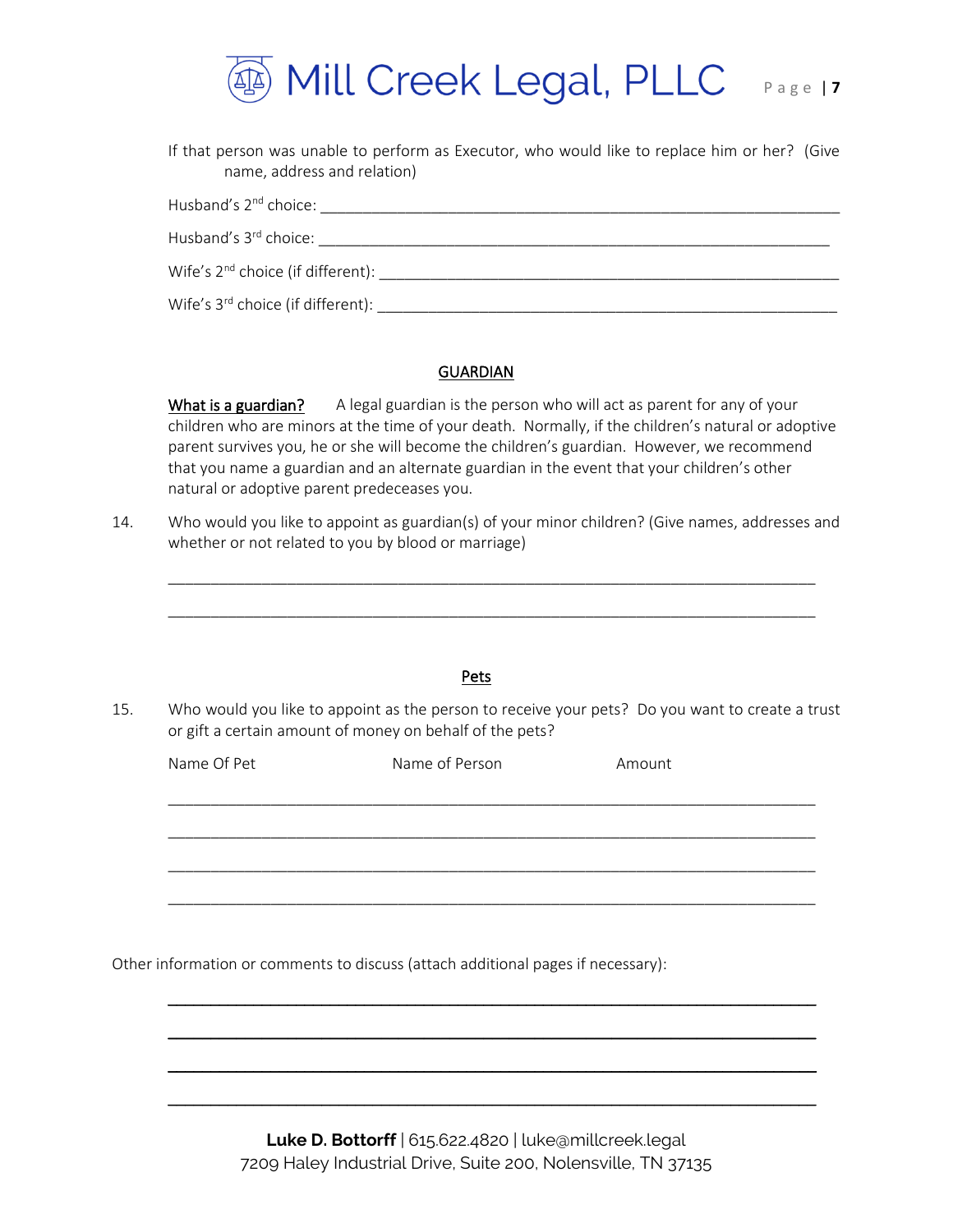

## ESTIMATED\* VALUE OF ESTATE

Why do you need my financial information? We ask for some specific Asset information because you may need additional planning for asset protection or tax issues.

## **TYPE OF ASSET:**

| <b>REAL ESTATE:</b><br>(fair market value, less loans)                                                              | Ś   |
|---------------------------------------------------------------------------------------------------------------------|-----|
| <b>SECURITIES:</b><br>(stocks, bonds, mutual funds)<br><b>CASH TYPE ASSETS:</b><br>(cash, annuities, notes due you) | \$. |
| <b>BUSINESS INTERESTS:</b><br>(sole proprietorship, partnerships,<br>closely held corporation, etc.)                | Ś   |
| <b>RETIREMENT PLANS:</b><br>$(IRA, 401k, etc.$ <sup>+</sup> )                                                       |     |
| <b>VEHICLES:</b><br>(autos, R.V., boat)                                                                             | Ś.  |
| PERSONAL PROPERTY:<br>(jewelry, furniture, antiques)                                                                |     |
| ΤΟΤΔΙ ·                                                                                                             |     |

- \* Use best guess; this can be a "ballpark" estimate.
- † Do not show benefits which will terminate at death (e.g., pension, social security, etc.).

Value of Life Insurance policies will be listed separately on the next page.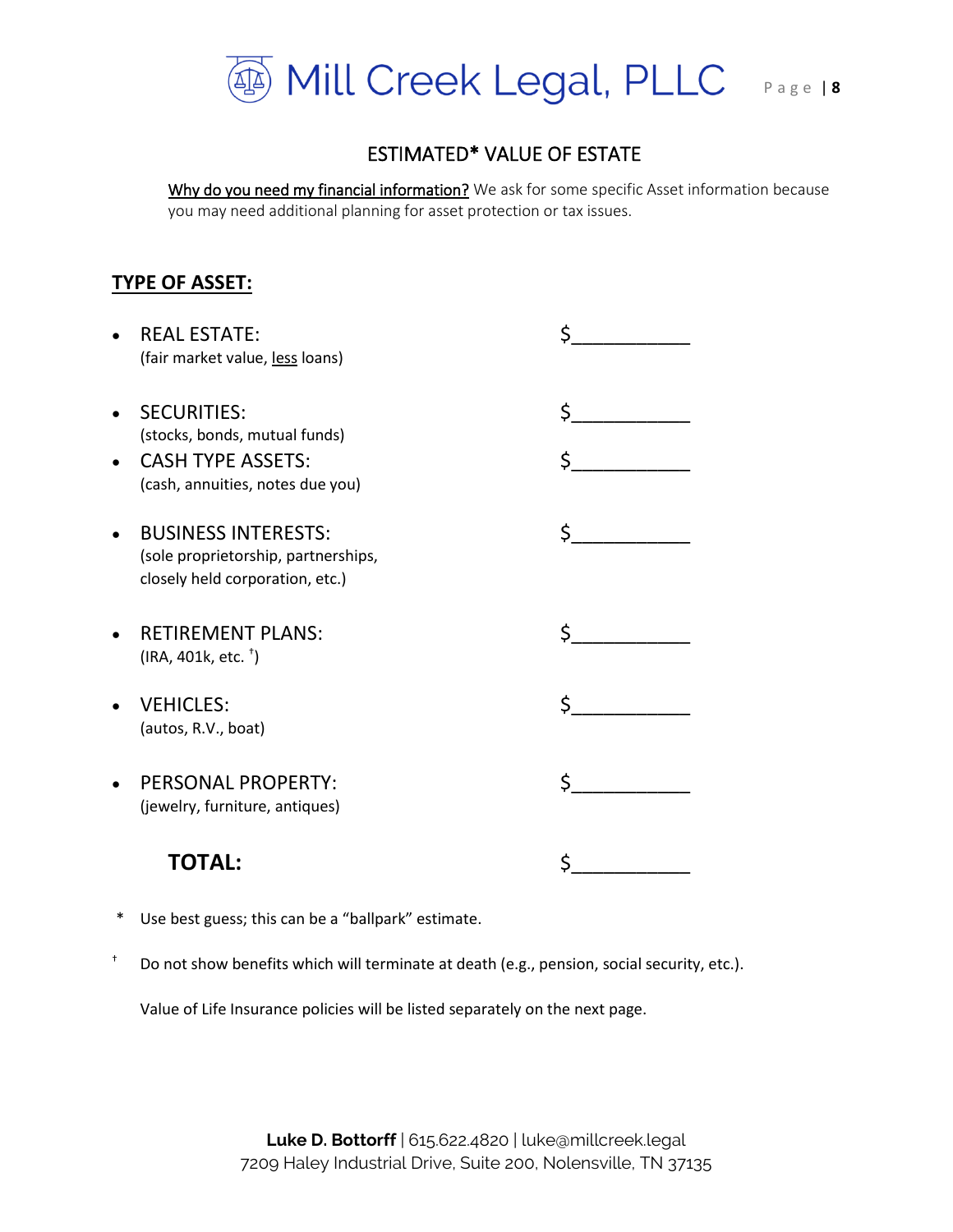

# **LIFE INSURANCE**

(do not include accidental death policies)

| <b>INSURED</b> | <b>OWNER</b> | <b>CASH VALUE</b> | <b>FACE VALUE</b> | <b>BENEFICIARY</b>                      |
|----------------|--------------|-------------------|-------------------|-----------------------------------------|
|                |              | $\frac{1}{2}$     | $\frac{1}{2}$     |                                         |
|                |              |                   | $\frac{1}{2}$     | <u> Liston de la contrata de la con</u> |
|                |              | $\mathsf{s}$      |                   |                                         |
|                |              | $\sim$            | $\mathsf{\$}$     |                                         |
|                |              | $\mathsf{\$}$     | $\sim$            |                                         |
|                |              |                   | $\frac{1}{2}$     |                                         |

## Other Financial Professionals:

To get a complete picture of your financial situation it is beneficial for me to know other people you have a relationship with to help meet your financial goals. Please list below:



If you do not have a relationship with one or more of the above professionals, please let me know. I will be glad to introduce you to people I know and trust in the industry that are experts in these fields.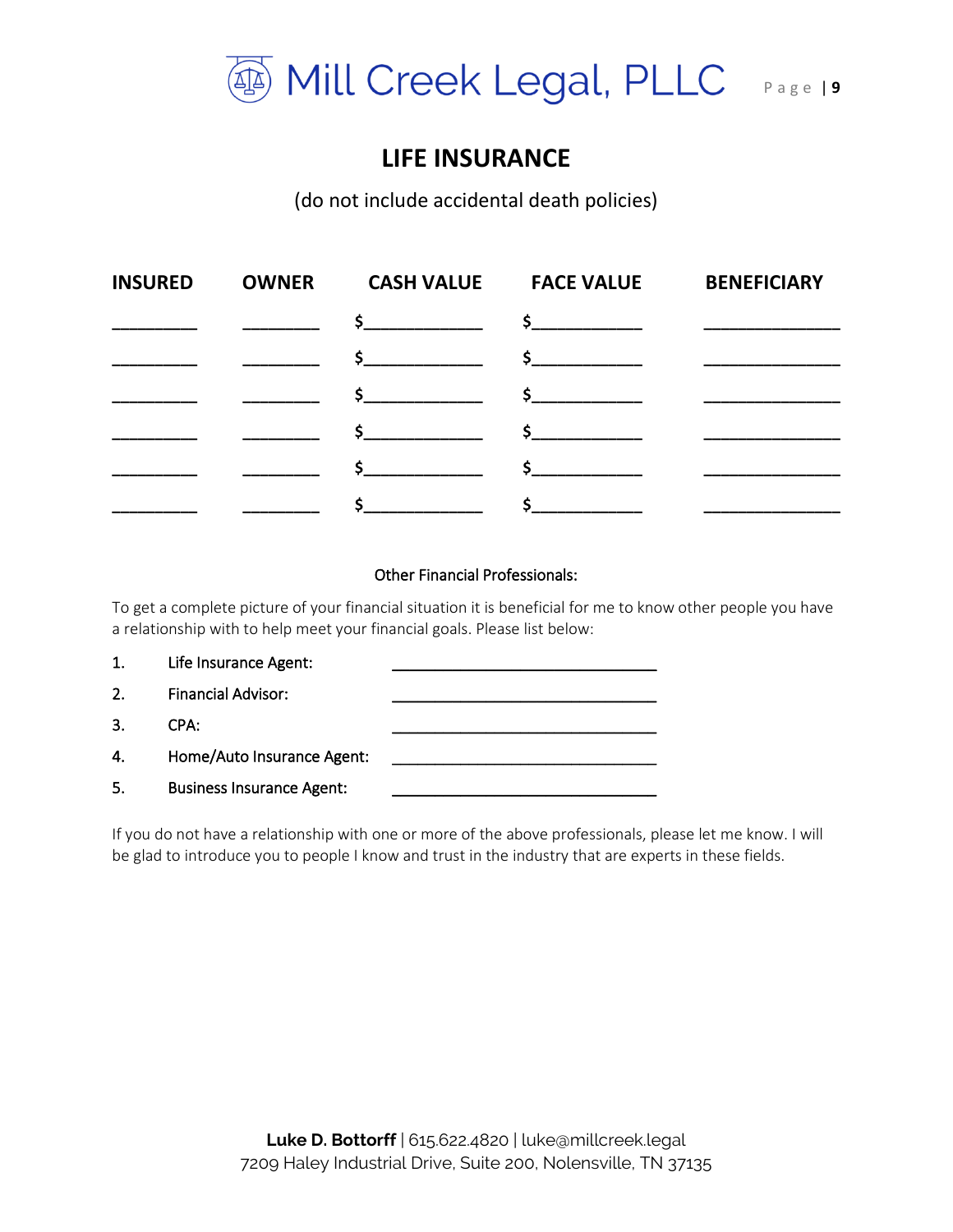

## LIVING WILL/ADVANCED CARE DIRECTIVE

Why do I need a Living Will? A living will gives a voice when you are unable to express your wishes. It spells out the types of medical treatments and life-sustaining measures you do or do not want. It takes the important decisions out of the hands of your loved ones and tells everyone what your wishes are. The below are decisions that you can make on your living will put forward by the State of Tennessee Department of Health. You will each have a living will, but the answers are combined on one page for this questionnaire. There are no right or wrong answers.

#### 1. **QUALITY OF LIFE:**

Do you want your doctors to help you maintain an acceptable quality of life including adequate pain management?

| Husband: | $\Box$ yes | $\Box$ no |
|----------|------------|-----------|
| Wife:    | $\Box$ yes | $\Box$ no |

The following are conditions that you can state are acceptable or unacceptable. Unacceptable means you wish to stop or not have the treatments you select in Section 2.

| <b>Permanent Unconscious Condition:</b> |                   | I become totally unaware of people or                            |
|-----------------------------------------|-------------------|------------------------------------------------------------------|
|                                         |                   | surroundings with little chance of ever waking up from the coma. |
| Husband:                                | $\Box$ acceptable | $\Box$ unacceptable                                              |
| Wife:                                   | $\Box$ acceptable | $\Box$ unacceptable                                              |

Permanent Confusion: I become unable to remember, understand or make decisions. I do not recognize loved ones or cannot have a clear conversation with them.

| Husband: | $\Box$ acceptable | □ unacceptable |
|----------|-------------------|----------------|
|----------|-------------------|----------------|

Wife: □ acceptable □ unacceptable

Dependent in all Activities of Daily Living: I am no longer able to talk clearly or move by myself. I depend on others for feeding, bathing, dressing and walking. Rehabilitation or any other restorative treatment will not help.

| Husband: | $\Box$ acceptable | $\square$ unacceptable |
|----------|-------------------|------------------------|
| Wife:    | $\Box$ acceptable | $\square$ unacceptable |

**End-Stage Illnesses:** I have an illness that has reached its final stages in spite of full treatment. Examples: Widespread cancer that does not respond anymore to treatment; chronic and/or damaged heart and lungs, where oxygen needed most of the time and activities are limited due to the feeling of suffocation.

| Husband: | $\Box$ acceptable | □ unacceptable |
|----------|-------------------|----------------|
| Wife:    | $\Box$ acceptable | □ unacceptable |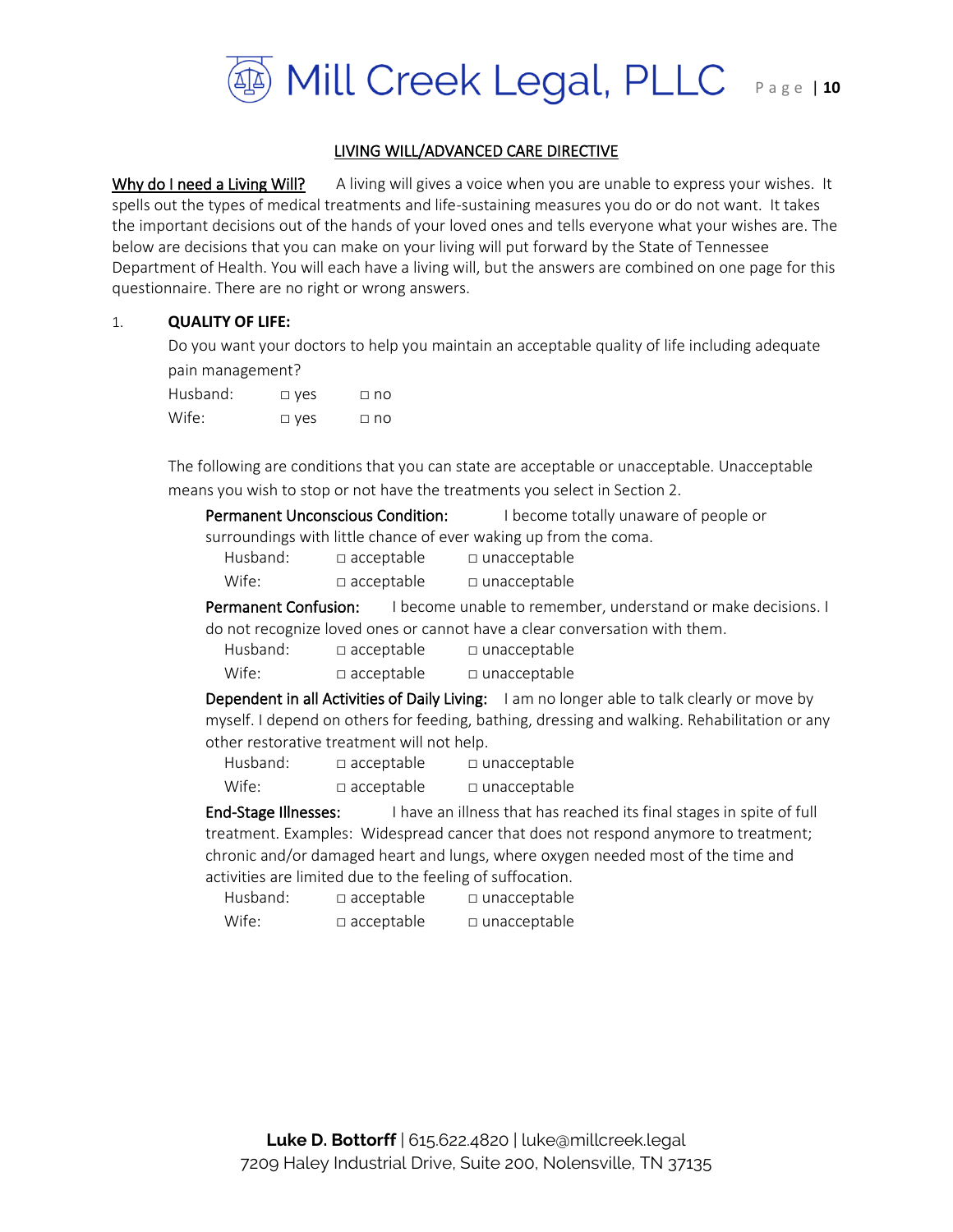

## 2. TREATMENT: Check below if you do NOT want the treatments if you are in any of the unacceptable qualities of life above.

|  | $\Box$ Husband<br>$\sqcap$ Wife                                      |  | CPR (Cardiopulmonary Resuscitation): I do not want to make the heart<br>beat again and restore breathing after it has stopped. Usually this<br>involves electric shock, chest compressions, and breathing assistance.    |  |
|--|----------------------------------------------------------------------|--|--------------------------------------------------------------------------------------------------------------------------------------------------------------------------------------------------------------------------|--|
|  | $\Box$ Husband<br>$\sqcap$ Wife                                      |  | Life Support / Other Artificial Support: I do not want Continuous use of<br>breathing machine, IV fluids, medications, and other equipment that<br>helps the lungs, heart, kidneys and other organs to continue to work. |  |
|  | □ Husband<br>$\Box$ Wife<br>$\Box$ Husband<br>$\Box$ Wife            |  | Treatment of New Conditions: I do not want the use of surgery, blood<br>transfusions, or antibiotics that will deal with a new condition but will<br>not help the main illness.                                          |  |
|  |                                                                      |  | Tube feeding/IV fluids: I do not want Use of tubes to deliver food and<br>water to patient's stomach or use of IV fluids into a vein which would<br>include artificially delivered nutrition and hydration.              |  |
|  | <b>Organ Donation:</b><br>transplantation?                           |  | Do you desire to donate some or all of your organs and/or tissues for                                                                                                                                                    |  |
|  | If so, entire body, all organs or specific organs?<br>$\Box$ Husband |  |                                                                                                                                                                                                                          |  |

| $\sqcap$ Wife | If so, entire body, all organs or specific organs? |
|---------------|----------------------------------------------------|
|               |                                                    |

\_\_\_\_\_\_\_\_\_\_\_\_\_\_\_\_\_\_\_\_\_\_\_\_\_\_\_\_\_\_\_\_\_\_\_\_\_\_\_\_\_\_\_\_\_\_\_\_\_\_\_\_\_\_\_\_\_\_\_\_\_\_\_\_\_\_\_\_\_\_\_\_\_\_\_\_\_\_\_\_\_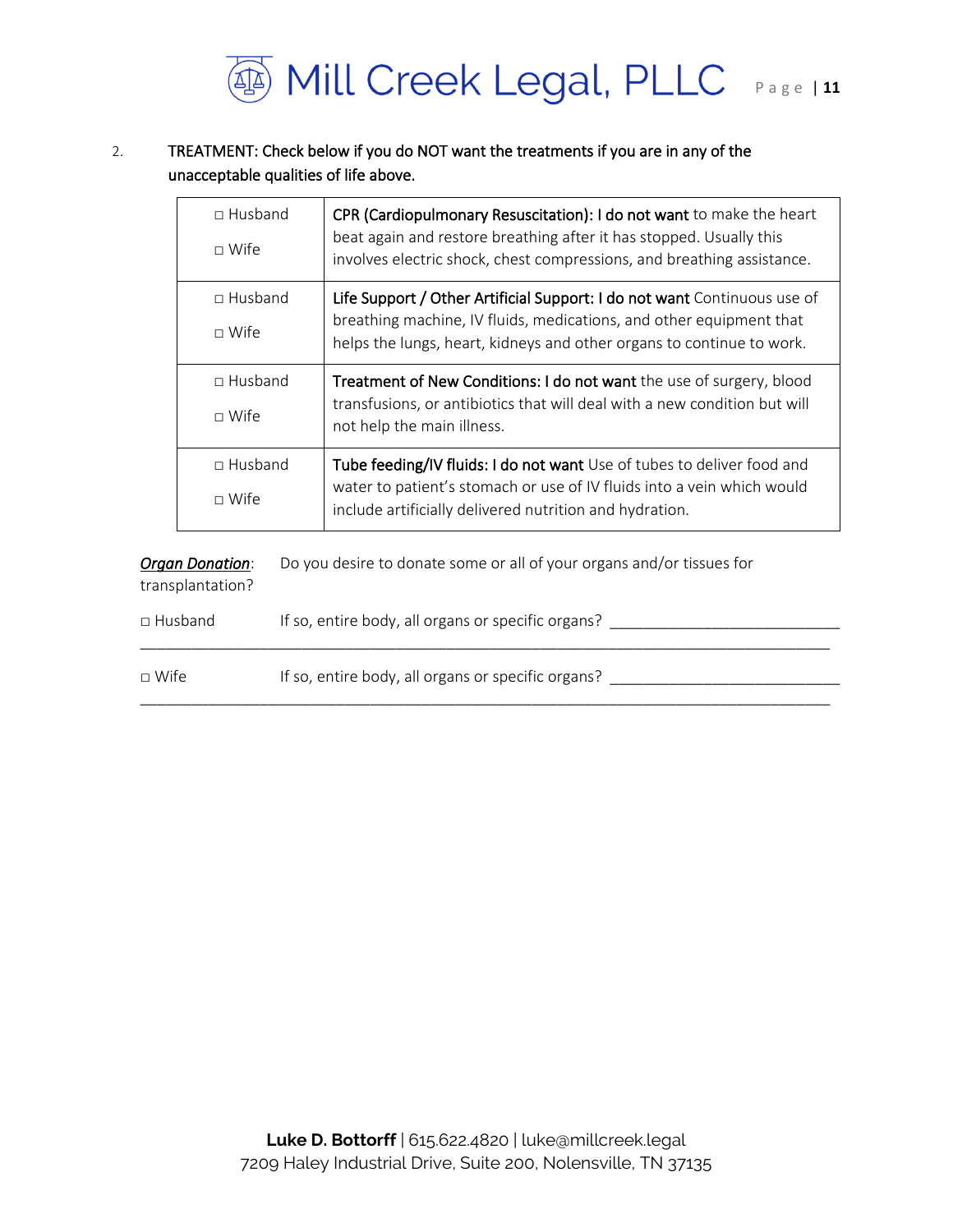

### POWERS OF ATTORNEY

Why do I need a Power of Attorney? In the event that you want someone to be able to make your decisions or you become incapacitated and are unable to make serious life decisions, you can appoint someone that you feel is capable to make those decisions for you. We recommend discussing those wishes with the persons who would like to appoint so they know what decision you would make if you were able to. You are able to appoint different persons to make health care decisions and financial decisions or you can use the same people.

For your asset management, you can select to have the power to make decisions effective:

□ immediately □ only upon your doctor or a court stating you need help making decisions.

3. *First Attorney-In-Fact*: Who do you wish to appoint to make:

a. Health care decisions? Husband:

| $\ddot{\phantom{1}}$<br>v<br>. .<br>--<br>. . |  |  |  |
|-----------------------------------------------|--|--|--|
|                                               |  |  |  |

 $Wife:$ 

b. Asset management decisions? Husband: \_\_\_\_\_\_\_\_\_\_\_\_\_\_\_\_\_\_\_\_\_\_\_\_\_\_\_\_\_\_\_\_\_

4. *Successor-Attorney-In-Fact*: Who do you wish to appoint to make decisions for you should the persons named above should be unavailable?

a. Health care decisions?

Husband 1 st healthcare backup: \_\_\_\_\_\_\_\_\_\_\_\_\_\_\_\_\_\_\_\_\_\_\_\_\_\_\_\_\_\_\_\_\_ Wife 1 st healthcare backup: \_\_\_\_\_\_\_\_\_\_\_\_\_\_\_\_\_\_\_\_\_\_\_\_\_\_\_\_\_\_\_\_\_

Husband 2nd healthcare backup: \_\_\_\_\_\_\_\_\_\_\_\_\_\_\_\_\_\_\_\_\_\_\_\_\_\_\_\_\_\_\_\_\_ Wife 2<sup>nd</sup> healthcare backup:

b. Asset management decisions?

| Husband 1 <sup>st</sup> asset backup: |  |
|---------------------------------------|--|
| Wife 1 <sup>st</sup> asset backup:    |  |
|                                       |  |

Husband 2<sup>nd</sup> asset backup: Wife 2<sup>nd</sup> asset backup: